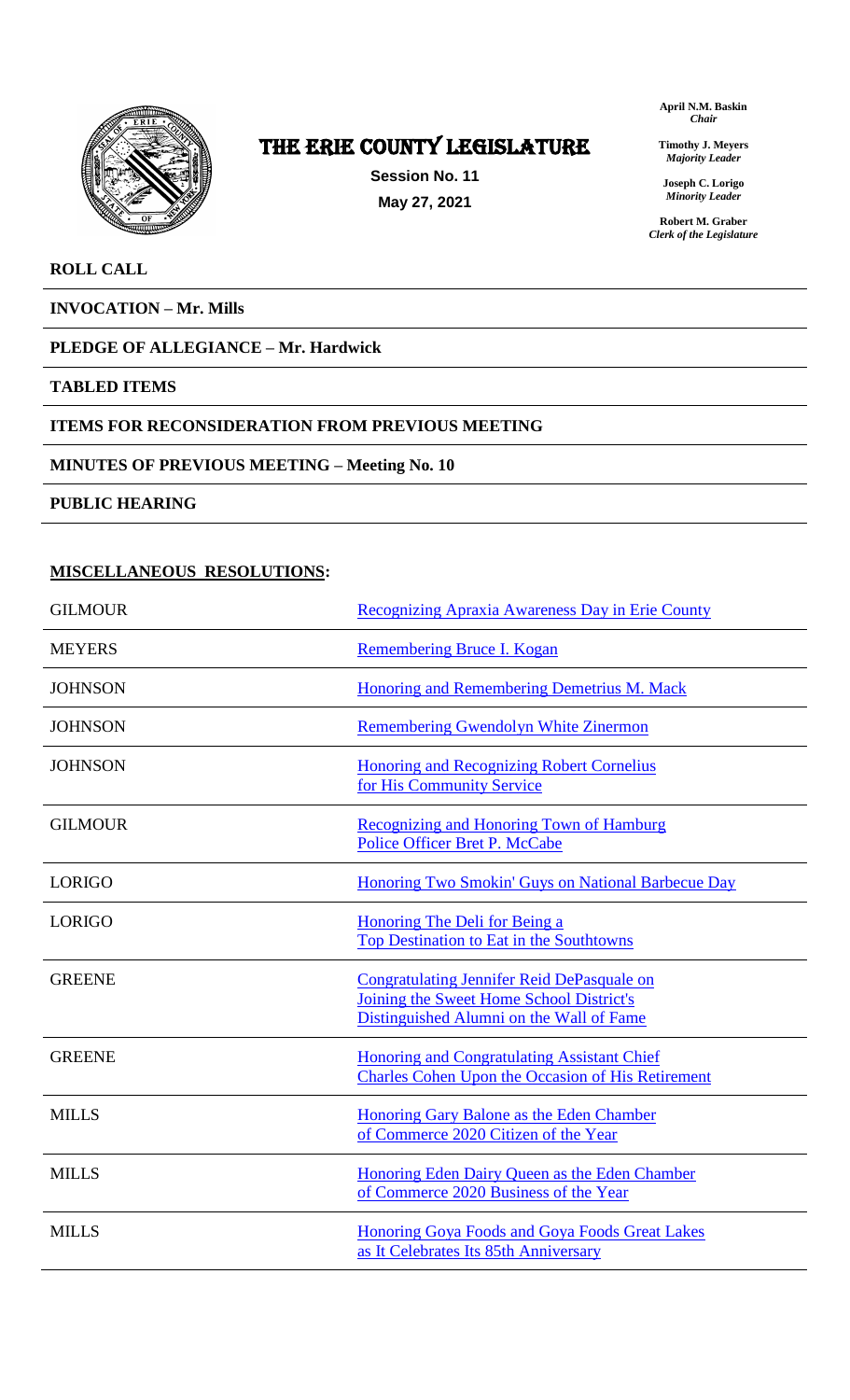| <b>TODARO &amp; MILLS</b>   | Honoring Gernatt Asphalt Products for Being the<br><b>Largest Sand and Gravel Producer in New York State</b>                                        |
|-----------------------------|-----------------------------------------------------------------------------------------------------------------------------------------------------|
| <b>TODARO</b>               | Honoring Bases Loaded Sports Collectibles as the<br>Premier Place in Buffalo for Sports Memorabilia                                                 |
| <b>TODARO</b>               | Honoring Alden Senior High School's Top Students                                                                                                    |
| <b>TODARO</b>               | Recognizing and Honoring Plum Bottom Salon for<br>Being a Valued and Trusted Small Business                                                         |
| <b>TODARO</b>               | <b>Honoring Dawson Field Upon the</b><br><b>Occasion of Its 95th Anniversary</b>                                                                    |
| <b>LORIGO</b>               | Honoring Harlee Bendzula for Her Charitable Work<br>Helping Animals and Animal Rescue Organizations                                                 |
| <b>LORIGO</b>               | <b>Recognizing and Honoring Divine Detail</b><br>as West Seneca's Newest Detail Shop                                                                |
| <b>LORIGO</b>               | Recognizing and Honoring the Aktion Foundation<br>and the Aktion Club of East Aurora                                                                |
| <b>VINAL</b>                | Recognizing the Make Lemon Aide Foundation for Cerebral<br>Palsy for Hosting Their 2021 Laps of Love Hybrid Event                                   |
| <b>CHIMERA</b>              | <b>Celebrating and Recognizing</b><br><b>National Emergency Medical Services Week</b>                                                               |
| <b>JOHNSON &amp; BASKIN</b> | <b>Remembering Sheila Joan Nickson</b>                                                                                                              |
| <b>VINAL</b>                | Honoring Brian J. Kulpa as Erie County's<br>Citizen of the Month for May 2021                                                                       |
| <b>BASKIN</b>               | Celebrating, Honoring and Recognizing<br>Dr. Catherine Fisher Collins on Her Honorary<br><b>Doctorate of Humane Letters from Niagara University</b> |
| <b>JOHNSON</b>              | <b>Remembering Myrtle Griggs</b>                                                                                                                    |
| <b>GREENE</b>               | Congratulating James Foye III on Joining the Sweet Home<br>High School's Distinguished Alumni on the Wall of Fame                                   |
| <b>LORIGO</b>               | Honoring Renee Day as Educator of the Year                                                                                                          |

# **LOCAL LAWS: REFERENCE:**

| LL INTRO. 1-1<br>1/31/2020        | MEYERS, VINAL,<br>BASKIN, JOHNSON,<br><b>CHIMERA &amp; HARDWICK</b> | A LL titled, "The Jail Management"<br>Transparency and Accountability Act"                  | <b>Public Safety</b>  |
|-----------------------------------|---------------------------------------------------------------------|---------------------------------------------------------------------------------------------|-----------------------|
| <b>LL INTRO. 3-1</b><br>7/17/2020 | VINAL.                                                              | A LL titled, "The Business"<br><b>Procurement Enhancement</b><br>and Promotion Act of 2020" | <b>Small Business</b> |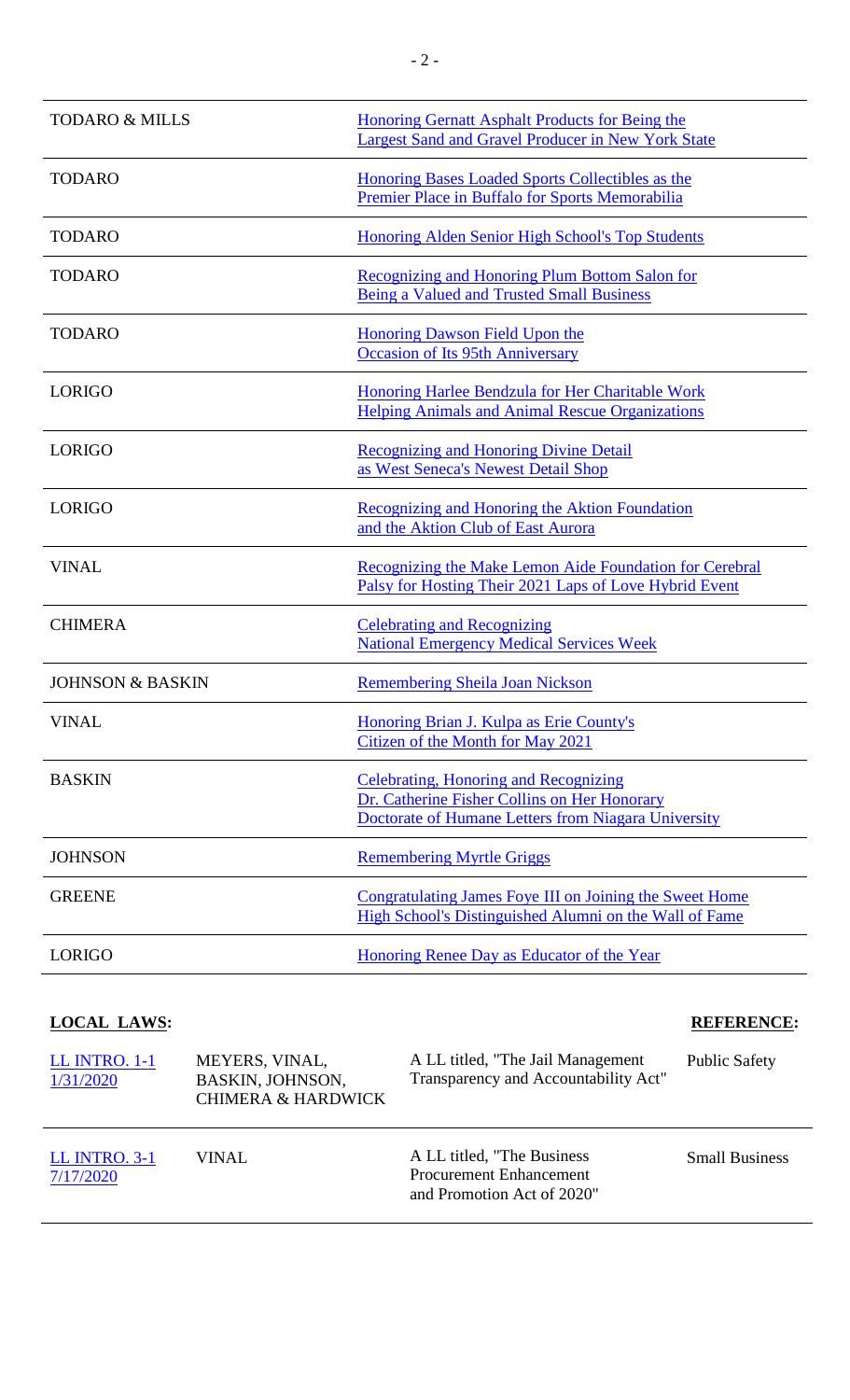| <b>LL INTRO. 5-1</b><br>7/17/2020 | LORIGO, RATH,<br><b>TODARO &amp; MILLS</b>   | A LL Requiring Timely Reports on<br><b>County Mandated Business Closures</b><br>Made Pursuant to Local or State<br>Regulations                                                       | Government<br><b>Affairs</b> |
|-----------------------------------|----------------------------------------------|--------------------------------------------------------------------------------------------------------------------------------------------------------------------------------------|------------------------------|
| <b>LL INTRO. 8-1</b><br>12/1/20   | LORIGO, RATH,<br><b>TODARO &amp; MILLS</b>   | A LL titled, "Third Party Food<br>Delivery Services Law"                                                                                                                             | Government<br><b>Affairs</b> |
| LL INTRO. 1-1<br>4/27/21          | TODARO, GREENE,<br><b>LORIGO &amp; MILLS</b> | A LL Authorizing Twelve and<br>Thirteen-Year-Old Licensed<br>Hunters to Hunt Deer with a<br>Firearm or Crossbow During<br>Hunting Season with the<br>Supervision of a Licensed Adult | Energy $\&$<br>Environment   |

### **COMMITTEE REPORTS:**

| I ECISI ATOD DESOI UTIONS. |                                   | DEEPDEMAP. |
|----------------------------|-----------------------------------|------------|
| <b>REPORT No. 9</b>        | ECONOMIC DEVELOPMENT COMMITTEE    |            |
| <b>REPORT No. 7</b>        | HEALTH & HUMAN SERVICES COMMITTEE |            |
| <b>REPORT No. 9</b>        | ENERGY & ENVIRONMENT COMMITTEE    |            |

#### **LEGISLATOR RESOLUTIONS: REFERENCE:**

| <b>INTRO.</b> 11-1 | <b>HARDWICK &amp; CHIMERA</b> | Support for Senate Bill S.6171 and |
|--------------------|-------------------------------|------------------------------------|
|                    |                               | Assembly Bill A.6740 Concerning    |
|                    |                               | Crematory/Funeral Entities         |

#### **COMMUNICATIONS DISCHARGED FROM COMMITTEE: REFERENCE:**

# **SUSPENSION OF THE RULES: REFERENCE:**

[INTRO. 11-2](https://www2.erie.gov/legislature/sites/www2.erie.gov.legislature/files/uploads/Session_Folders/2021/11/SUSPENSION%20-%20INTRO.%2011-2%20%20Lorigo%20-%20Calling%20for%20the%20Re-Opening%20of%20Border%20Traffic.pdf) LORIGO, GREENE, TODARO & MILLS

Calling on the Federal Governments of Canada & the US to Reopen the Border

## **COMMUNICATIONS FROM ELECTED OFFICIALS: REFERENCE:**

| <b>COMM.</b> 11E-1 | B. |
|--------------------|----|
|                    |    |

ASKIN Letter to Legislature Clerk Concerning Transition of Meetings on 5/27/2021

RFP

- 3 -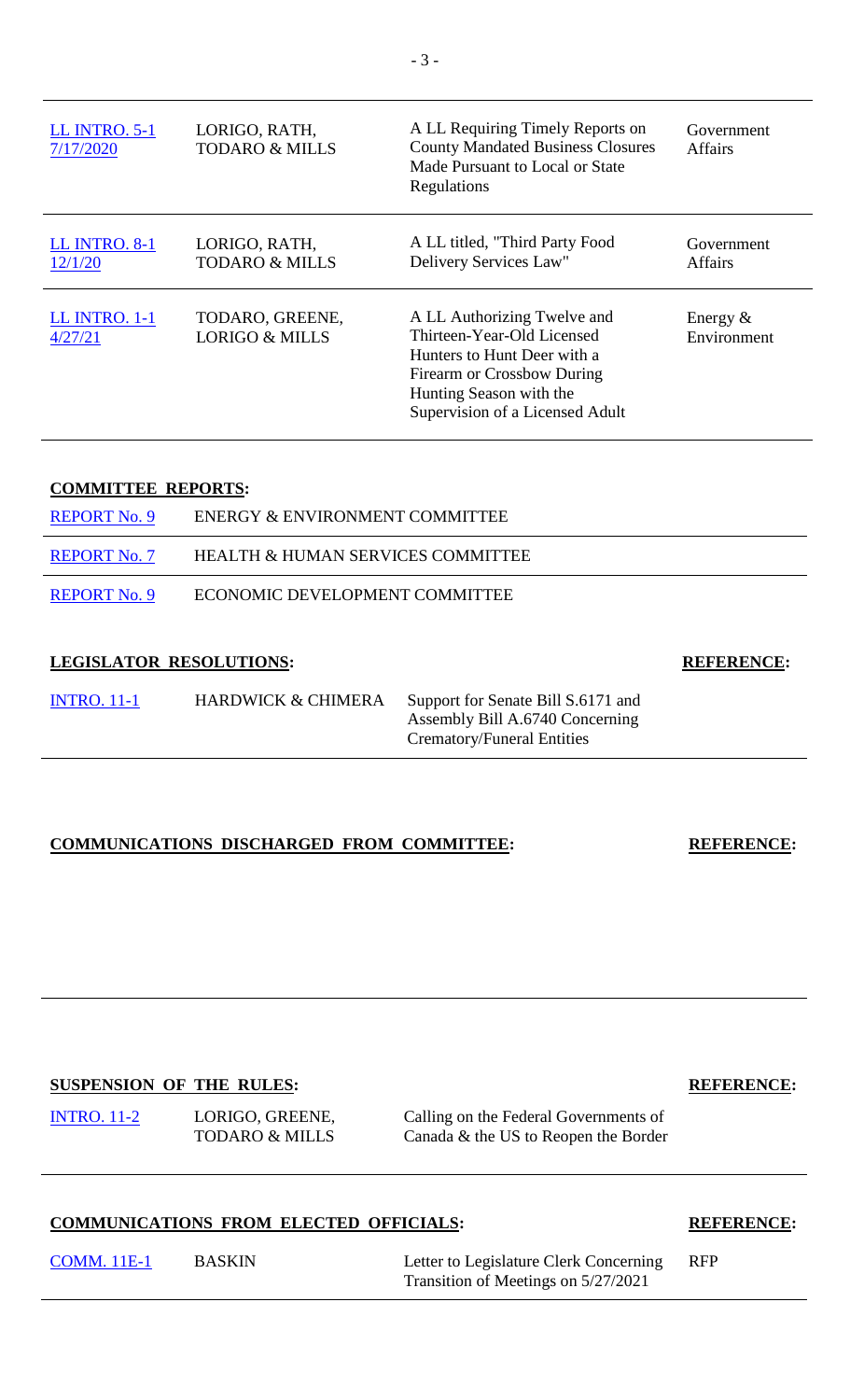| <b>COMM.</b> 11E-2  | <b>GILMOUR</b>           | Letter to Minority Leader Regarding<br><b>Committee Discussion on Proposed</b><br><b>Business Closure Local Law</b>                                                      | Government<br><b>Affairs</b>      |
|---------------------|--------------------------|--------------------------------------------------------------------------------------------------------------------------------------------------------------------------|-----------------------------------|
| <b>COMM.</b> 11E-3  | <b>COMPTROLLER</b>       | <b>Submission Pursuant to EC Code</b><br>of Ethics (Local Law $#2 - 2018$ ),<br><b>Disclosure of Family Members</b><br><b>Employed by Any Government</b><br>Organization | <b>RFP</b>                        |
| <b>COMM.</b> 11E-4  | <b>BASKIN</b>            | <b>Submission Pursuant to EC Code</b><br>of Ethics (Local Law $#2 - 2018$ ),<br>Disclosure of Family Members<br><b>Employed by Any Government</b><br>Organization        | <b>RFP</b>                        |
| <b>COMM.</b> 11E-5  | <b>COUNTY CLERK</b>      | <b>Submission Pursuant to EC Code</b><br>of Ethics (Local Law $#2 - 2018$ ),<br>Disclosure of Family Members<br><b>Employed by Any Government</b><br>Organization        | <b>RFP</b>                        |
| <b>COMM.</b> 11E-6  | <b>COUNTY EXECUTIVE</b>  | Letter to Office of Temporary $\&$<br><b>Disability Assistance Regarding</b><br><b>Emergency Rental Assistance Program</b>                                               | Health &<br><b>Human Services</b> |
| <b>COMM.</b> 11E-7  | <b>GILMOUR</b>           | <b>Submission Pursuant to EC Code</b><br>of Ethics (Local Law $#2 - 2018$ ),<br><b>Disclosure of Family Members</b><br><b>Employed by Any Government</b><br>Organization | <b>RFP</b>                        |
| <b>COMM.</b> 11E-8  | <b>VINAL</b>             | <b>Submission Pursuant to EC Code</b><br>of Ethics (Local Law $#2 - 2018$ ),<br><b>Disclosure of Family Members</b><br><b>Employed by Any Government</b><br>Organization | <b>RFP</b>                        |
| <b>COMM.</b> 11E-9  | <b>DISTRICT ATTORNEY</b> | <b>Submission Pursuant to EC Code</b><br>of Ethics (Local Law $#2 - 2018$ ),<br><b>Disclosure of Family Members</b><br><b>Employed by Any Government</b><br>Organization | <b>RFP</b>                        |
| <b>COMM.</b> 11E-10 | <b>COUNTY CLERK</b>      | Authorization to Increase the<br>Change Making Fund - Auto Bureau,<br><b>Eastern Hills Mall</b>                                                                          |                                   |
| <b>COMM.</b> 11E-11 | <b>COUNTY CLERK</b>      | Amendment of Lease w/Southgate<br>Associates, LLC & Amendment<br>to 2021 Budget                                                                                          | Government<br><b>Affairs</b>      |
| <b>COMM.</b> 11E-12 | <b>DISTRICT ATTORNEY</b> | Directing Asset Forfeiture<br>Appropriations to Crime<br><b>Stoppers Buffalo</b>                                                                                         |                                   |
| <b>COMM.</b> 11E-13 | <b>DISTRICT ATTORNEY</b> | Notice of Decrease of Authorized<br><b>Balance of Petty Cash Account</b>                                                                                                 | Finance &<br>Management           |
| <b>COMM.</b> 11E-14 | <b>COUNTY EXECUTIVE</b>  | <b>Chestnut Ridge Conservancy MOU</b>                                                                                                                                    | Energy $&$<br>Environment         |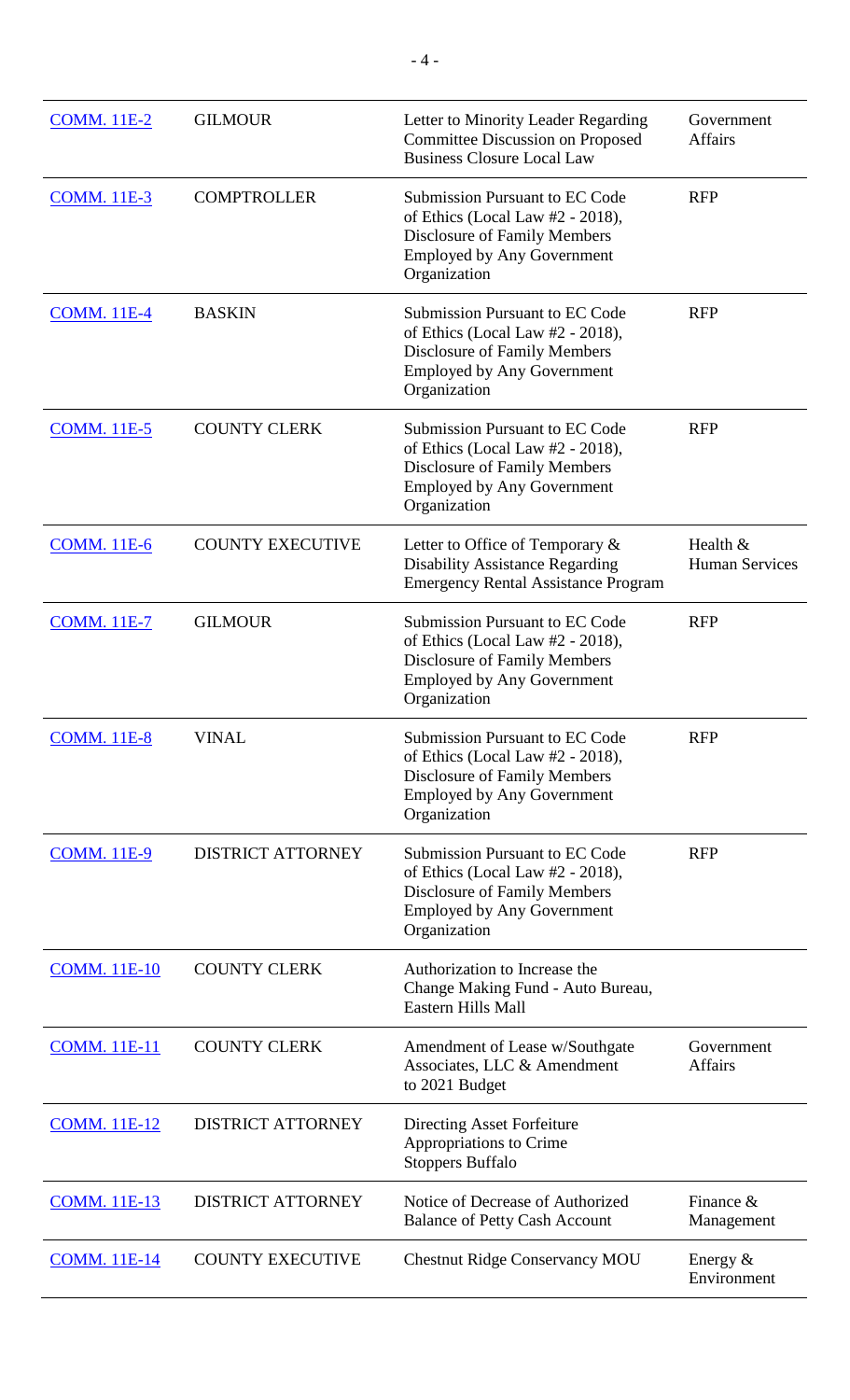| <b>COMM.</b> 11E-15 | <b>COUNTY EXECUTIVE</b> | ECSD No. 2 - Engineering<br><b>Term Contract Agreement</b>                                          | Energy $&$<br>Environment |
|---------------------|-------------------------|-----------------------------------------------------------------------------------------------------|---------------------------|
| <b>COMM.</b> 11E-16 | <b>COUNTY EXECUTIVE</b> | ECSD No. 3 - Engineering<br><b>Term Contract Agreement</b>                                          | Energy $&$<br>Environment |
| <b>COMM. 11E-17</b> | <b>COUNTY EXECUTIVE</b> | Clock Tower & Roof Repairs -<br><b>EC Old County Hall</b>                                           | Economic<br>Development   |
| <b>COMM.</b> 11E-18 | <b>COUNTY EXECUTIVE</b> | Acceptance of FBI Reimbursement<br>for EC Range Construction                                        | Economic<br>Development   |
| <b>COMM. 11E-19</b> | <b>COUNTY EXECUTIVE</b> | Bridge Replacement of Four Rod Rd.,<br><b>Town of Marilla</b>                                       | Economic<br>Development   |
| <b>COMM.</b> 11E-20 | <b>COUNTY EXECUTIVE</b> | Reconstruction of Alden-Crittenden Rd.<br>& Bullis Rd. Rehab, Village of Alden &<br>Town of Marilla | Economic<br>Development   |
| <b>COMM.</b> 11E-21 | <b>COUNTY EXECUTIVE</b> | <b>Retaining Consultant to Provide</b><br><b>Broadband Utility Business Plan</b><br>& Design in EC  | Economic<br>Development   |
| <b>COMM.</b> 11E-22 | <b>COUNTY EXECUTIVE</b> | Reappointment to EC<br><b>Fair Housing Board</b>                                                    | Economic<br>Development   |
| <b>COMM. 11E-23</b> | <b>COMPTROLLER</b>      | Interim Financial Report of EC<br>for the First Quarter of 2021                                     | Finance &<br>Management   |

## **COMMUNICATIONS FROM THE DEPARTMENTS: REFERENCE:**

| <b>COMM.</b> 11D-1 | <b>CLERK OF</b><br><b>LEGISLATURE</b>                                   | Letter to Legislature Concerning<br>Transition of Meetings on 5/27/21                             | <b>RFP</b>                 |
|--------------------|-------------------------------------------------------------------------|---------------------------------------------------------------------------------------------------|----------------------------|
| <b>COMM.</b> 11D-2 | DEPT. OF HOMELAND<br><b>SECURITY &amp;</b><br><b>EMERGENCY SERVICES</b> | Letter to Chair of Legislature<br>Concerning 2021 National<br><b>Homeland Security Conference</b> | <b>Public Safety</b>       |
| <b>COMM.</b> 11D-3 | <b>COMPTROLLER'S</b><br><b>OFFICE</b>                                   | Audit of Dept. of Homeland<br>Security & Emergency Services                                       | <b>Public Safety</b>       |
| <b>COMM.</b> 11D-4 | <b>DEPUTY COMPTROLLER</b>                                               | Receipt of COVID-19 Funds through<br>the American Rescue Plan Act 2021                            | Finance $\&$<br>Management |
| <b>COMM.</b> 11D-5 | <b>COMMISSIONER OF</b><br><b>SOCIAL SERVICES</b>                        | Child Protective Caseloads for 04/2021                                                            | Health & Human<br>Services |
| <b>COMM.</b> 11D-6 | <b>DEPARTMENT OF LAW</b>                                                | <b>Local Emergency Order Extensions</b>                                                           | Health & Human<br>Services |

# **COMMUNICATIONS FROM THE PEOPLE AND OTHER AGENCIES: REFERENCE:**

| <b>COMM.</b> 11M-1 | <b>LEAGUE OF HUMANE</b> | <b>Statement Related to</b>                           | Energy $\&$                |
|--------------------|-------------------------|-------------------------------------------------------|----------------------------|
|                    | <b>VOTERS</b>           | LL Intro. $1-1$ (2021)                                | Environment                |
| $COMM. 11M-2$      | <b>MAUREEN SCHIENER</b> | <b>Statement Related to</b><br>LL Intro. $1-1$ (2021) | Energy $\&$<br>Environment |